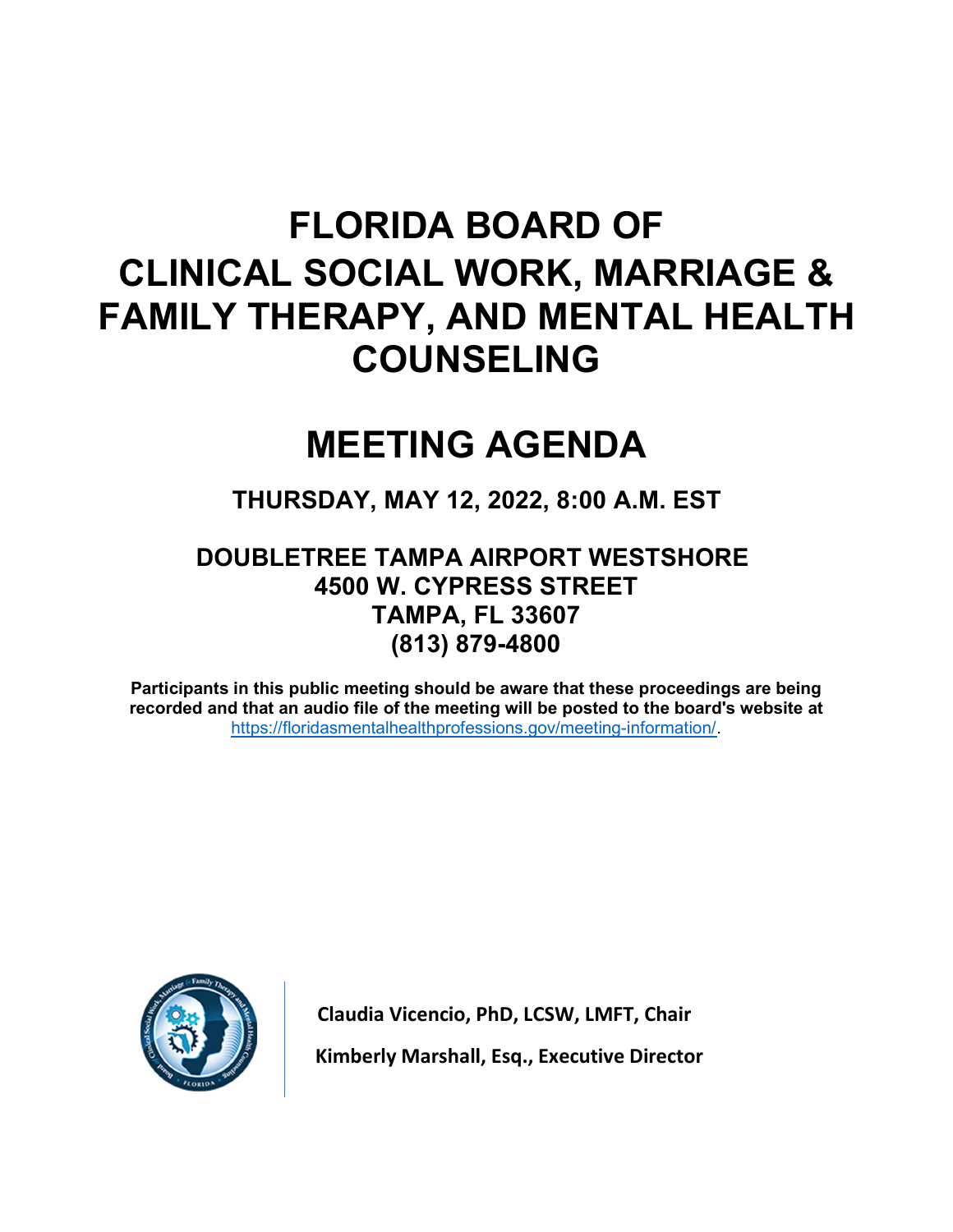

#### BOARD OF CLINICAL SOCIAL WORK, MARRIAGE & FAMILY THERAPY, AND MENTAL HEALTH COUNSELING

#### GENERAL BUSINESS MEETING AGENDA

# THURSDAY, MAY 12, 2022, 8:00 A.M. EST

#### DOUBLETREE TAMPA AIRPORT WESTSHORE 4500 W. CYPRESS STREET TAMPA, FL 33607 (813) 879-4800

Participants in this public meeting should be aware that these proceedings are being recorded and that an audio file of the meeting will be posted to the board's website at https://floridasmentalhealthprofessions.gov/meeting-information/.

- I. CALL TO ORDER
	- A. Roll Call
	- B. Welcome
	- C. Opening Remarks

#### II. DISCIPLINARY PROCEEDINGS

#### A. Settlement Agreement

i. Jeffery Frank, Licensed Clinical Social Worker, Case Number 2018- 28005 (PCP: Gray and Kraus) Represented by Counsel ii. Deborah Z. Weatherby, Licensed Clinical Social Worker, Case Number 2018-22106 (PCP: Gray and Kraus) Represented by Counsel iii. Monica G. Dahl, Licensed Mental Health Counselor, Case Number 2020- 02777 (PCP: Day and Barlow) Represented by Counsel iv. Kathryn N. Walden, Licensed Mental Health Counselor, Case Number 2021-07459 (PCP: Gray, Cecil-Van Den Heuvel, and Vicencio) Represented by Counsel v. Elisabeth Dupree, Licensed Clinical Social Worker, Case Number 2019- 33544 (PCP: Buller and Roberts) Represented by Counsel vi. James Hughes, Licensed Mental Health Counselor, Case Number 2019- 13588 (PCP: Buller and Roberts) Represented by Counsel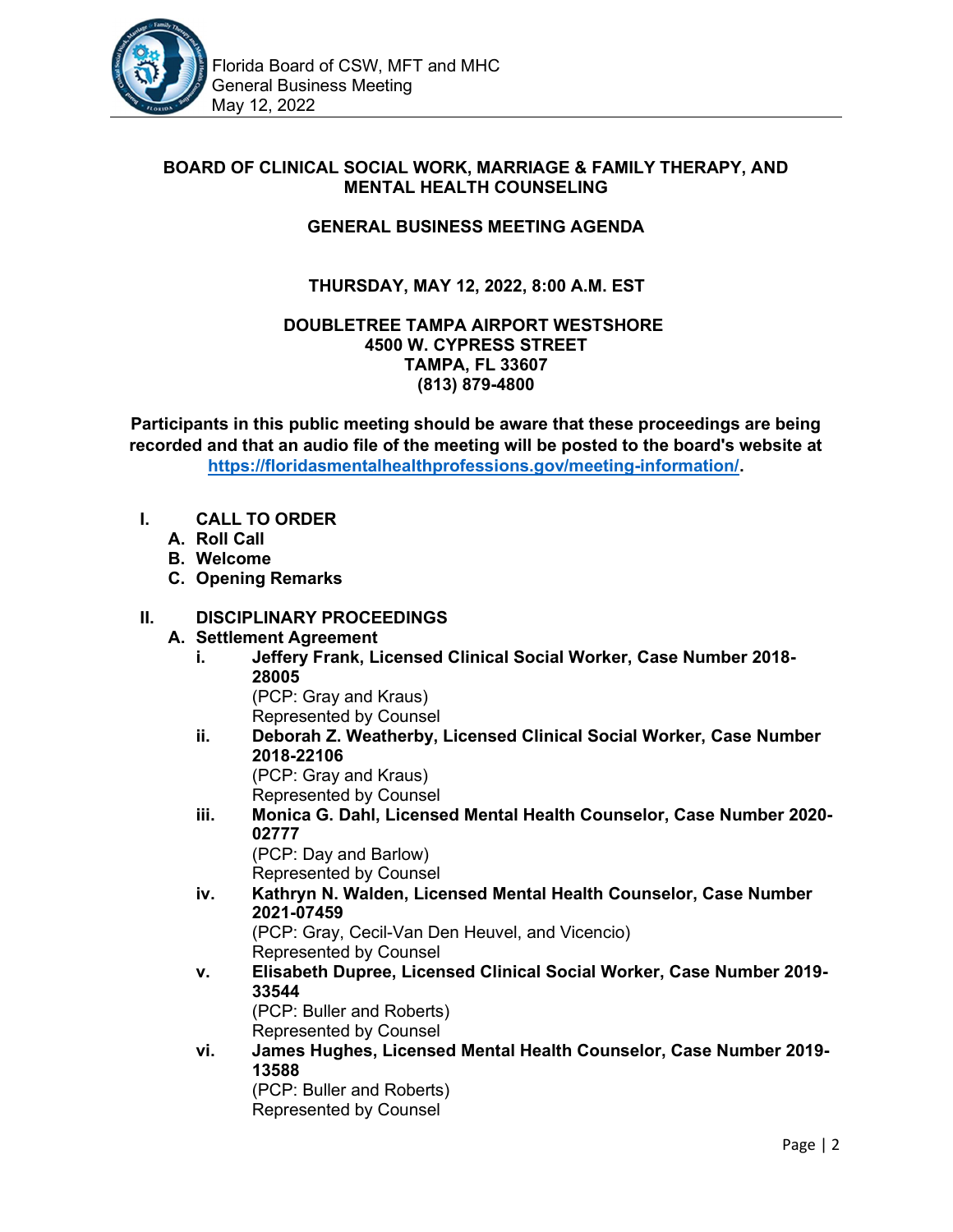

vii. Cheryl A. Pfeffer, Licensed Mental Health Counselor, Case Number 2019-24738 (PCP: Buller and Roberts) Represented by Counsel viii. Aimee E. Jones, Licensed Clinical Social Worker, Case Number 2019- 08777 (PCP: Gray, Shyers and Kraus) Represented by Counsel B. Informal Hearing i. Juan A. Gomez, Licensed Clinical Social Worker, Case Number 2021- 23288 (PCP: Day and Vicencio) Pro Se ii. Katelynn L. Schuette, Licensed Mental Health Counselor, Case Number 2021-13254 (PCP: Gray, Cecil-Van Den Heuvel, and Vicencio) Pro Se iii. John R. Cooney, Licensed Clinical Social Worker, Case Number 2021- 22755

(PCP: Gray, Cecil-Van Den Heuvel, and Vicencio) Pro Se

iv. Hamilton A. Merilus, Registered Clinical Social Worker Intern, Case Number 2020-04062 (PCP: Day and Barlow) Pro Se

## C. Determination of Waiver

- i. Robert Batie, Licensed Clinical Social Worker, Case Number 2021-23687 (PCP: Buller, Salado, and White) Pro Se
- v. Fernando R. Gautier, Registered Clinical Social Worker Intern, Case Number 2020-35777

(PCP: Gray, Shyers and Kraus) Pro Se

- ii. Lewis J. Rodenbaugh, Registered Clinical Social Worker Intern, Case Number 2021-03328 (PCP: Gray, Shyers and Kraus) Pro Se
- iii. Hector Alvarez, Licensed Clinical Social Worker, Case Number 2021- 02574

(PCP: Day and Barlow) Pro Se

D. Request to Appear

ix. Carrie Marie Houseman, Licensed Mental Health Counselor, Case Number 2019-48825 (Day and Gray) Represented by Counsel